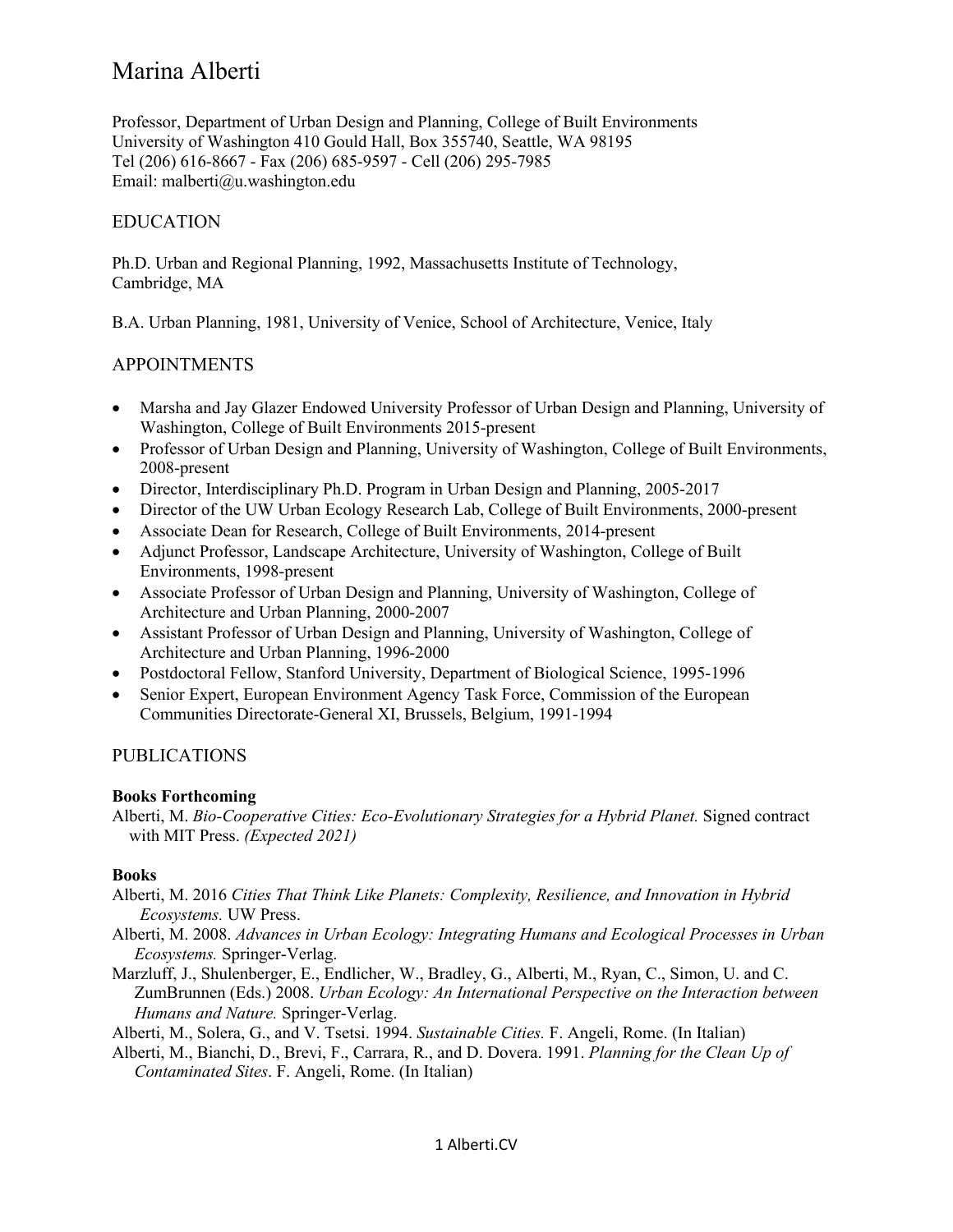- Bettini, V., Alberti, M., Falqui, E., and G. Bollini. 1988. *Environmental Impact Assessment Methods.*  CLUP-CLUED, Milan. (In Italian)
- Alberti, M., Berrini, M., Melone, A. and M. Zambrini. 1988. *Environmental Impact Assessment: Instruction for Use*. F Angeli, Rome. (In Italian)
- Bettini, V., Falqui, E., and M. Alberti. 1984. *Environmental Impact Analysis.* CLUP-CLUED, Milan. (In Italian).

#### **Peer Reviewed Publications**

- **Alberti, M.**, Palkovacs, E.P., Des Roches, S., De Meester, L., Brans, K.I., Govaert, L., Grimm ,N.B., Harris, N.C., Hendry, A.P., Schell, C.I., Szulkin M., Munshi-South, J., Urban, M.C., Verrelli, B.C.. 2020. *Accepted.* "The Complexity of Urban Eco-Evolutionary Dynamics." *BioScience* https://doi.org/10.1093/biosci/biaa079
- Des Roches S, Brans KI, Lambert ML, Rivkin LR, Savage AM, Schell CJ, Correa C, De Meester L, Diamond S, Govaert L, Grimm NB, Harris NC, Hendry AP, Johnson M, Palkovacs EP, Schell CI, Szulkin M, Munshi-South J, Urban MC, Verrelli BC, and **Alberti M.** 2020 Socio-Eco-Evolutionary Dynamics in Cities". *Evolutionary Applications* https://doi.org/10.1111/eva.13065
- Rivkin, R., J. S. Santangelo, **M. Alberti**, M. F. J. Aronson, C. de Keyzer, S. E. Diamond, M. J. Fortin, L. J. Frazee, A. J. Gorton, A. P. Hendry et al. 2018. A roadmap for urban evolutionary ecology. *Evolutionary Applications.* Evolutionary Applications. 12:384-398. doi: 10.1111/eva.12734
- Wentz, E., York, A.M, **Alberti, M**., Conrow, L., Fischer, H., Inostroza, L., Jantz, C., Pickett, S.T.A., Seto, K.C., Taubenböck, H. 2018. Six Fundamental Aspects for Conceptualizing Multidimensional Urban Form. Landscape and Urban Planning. 179, 55-62.
- Frank. A., Carroll-Nellenback, J., **Alberti, M**., Kleidon, A. 2018. The Anthropocene Generalized: Evolution of Exocivilizations and their Planetary Feedback. Astrobiology. 18(5), 503-518. doi:10.1089/ast.2017.1671.
- **Alberti, M**. 2017. Grand Challenges in Urban Science. Frontiers in Built Environment, *Urban Science* 3 DOI=10.3389/fbuil.2017.00006
- **Alberti, M.** 2017. "Simulation and Design of Hybrid Ecosystems." *Technology|Architecture + Design*. Volume 1, 2017 - Issue 2
- **Alberti, M.**, Correa, C., Marzluff, J., Hendry, A., Palkovacs, E. P., Gotanda, K., Hunt, V., Apgar, T. M. and Y. Zhou. 2017. Global urban signatures of phenotypic change in animal and plant populations. *Proceeding of the National Academies of Science (PNAS)* http://www.pnas.org/content/early/2017/01/01/1606034114
- **Alberti, M.**, Marzluff, J., and Hunt, V. M. 2017. Urban driven phenotypic changes: empirical observations and theoretical implications for eco-evolutionary feedback. *Philosophical Transactions of the Royal Society B: Biological Sciences*, 372(1712), 20160029. https://doi.org/10.1098/rstb.2016.0029
- Frank, A., Kleidon, A. and **M. Alberti**. 2017. Earth as a Hybrid: The Anthropocene in an Evolutionary Astrobiological Context. *Anthropocene*. https://doi.org/10.1016/j.ancene.2017.08.002
- McPhearson, T., Pickett S.T.A., Grimm, N., Niemelä, J**., Alberti, M.**, Elmqvist, T., Weber, C., Haase, D., Breuste, J. and S. Qureshi. 2016. Advancing Urban Ecology Towards a Science of Cities. *BioScience* **66** (3), 198 – 212].
- **Alberti, M**. 2015. Eco-Evolutionary Dynamics in an Urbanizing Planet. *Trends in Ecology and Evolution*, DOI: http://dx.doi.org/10.1016/j.tree.2014.11.007
- **Alberti, M.** 2015. The Anthropocene City. In Trischler, H. Leinfelder, R. Möllers, N., Keogh L. and C. Schwaegerl. *The Anthropocene* (in English and German). Deutsche Museum. Germany.
- Whitlow, T.H., Pataki DA, **Alberti M**, Pincetl S, Setala H, Cadenasso M, Felson A, McComas K *Environ Pollut.* 2014 Comments on "Modeled PM2.5 removal by trees in ten U.S. cities and associated health effects" by Nowak et al. 2014. pii: S0269-7491(14)00124-9. doi: 10.1016/j.envpol.2014.03.033.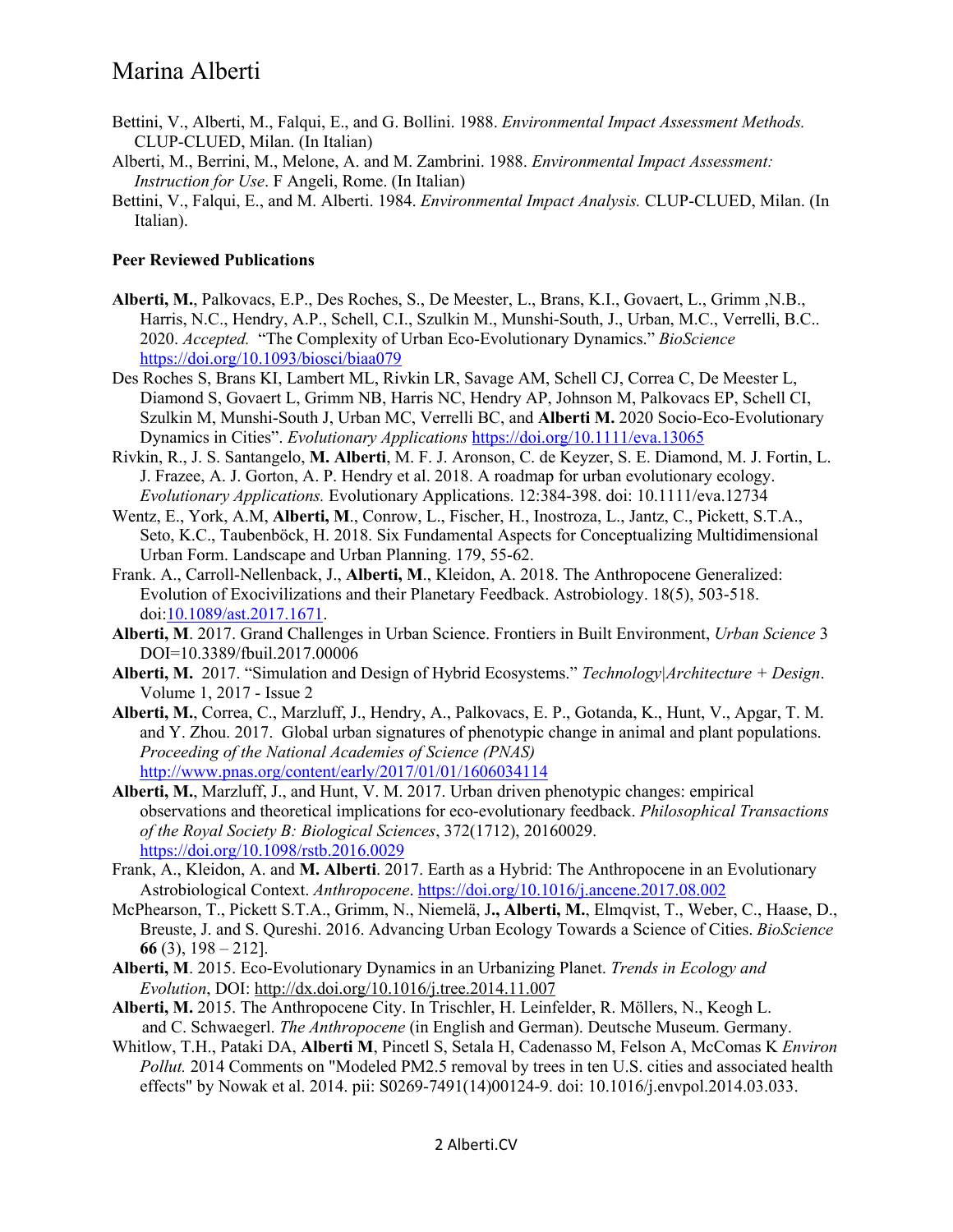- Pataki DE, Alberti M, Cadenasso ML, Felson AJ, McDonnell MJ, Pincetl S, Pouyat RV, Setala H, Whitlow TW. 2013. City trees: Urban greening needs better data. *Nature* 502: 624.
- **Alberti, M**. and L. Hutyra. 2013. Carbon signatures of development patterns along a gradient of urbanization. D. T. Robinson, D. G. Brown, N. French, and B. Reed
(Eds) *Land Use and the Carbon Cycle Science and Applications in Coupled Natural-Human Systems.* Cambridge University Press.
- Hutyra, L. R., Yoon, B., and **M. Alberti**. 2011. Terrestrial carbon stocks across a gradient of urbanization: Study of the Seattle, WA region. *Global Change Biology,* 17 (2): 783–787.
- Cuo, L., Beyene, T.K., Viosin, N., Su, F., Lettenmaier, D.P., **Alberti, M.**, and J.E. Richey. 2011. Effects of mid-twenty-first century climate and land cover change on the hydrology of the Puget Sound basin, Washington. *Hydrological Processes.* 25.
- Hutyra, L. R., Yoon, B., Hepinstall-Cymerman, J., and **Alberti, A**. 2011. Land cover change in the Seattle metropolitan region: An examination of spatio-temporal patterns and carbon consequences. *Landscape and Urban Planning* 103: 83-93.
- **Alberti, M**. 2010. Maintaining ecological integrity and sustaining ecosystem function in urban areas. *Current Opinion in Environmental Sustainability*, 2 (3): 178-184.
- Hepinstall-Cymerman, H, Coe, S. and **M Alberti**. 2009. Using Urban Landscape Trajectories to Develop a Multi-Temporal Land Cover Database to Support Ecological Modeling. *Remote Sensing,* 1 (4) 1373-1379.
- Hepinstall, J.A., J.M. Marzluff, **M. Alberti**. 2009. Predicting avian community responses to increasing urbanization. *Studies in Avian Biology.*
- Blanco, H., **Alberti, M**., Forsyth, A., Krizek, K.J., Rodriguez, D.A., Talen, E., Ellis, C. 2009. Hot, congested, crowded and diverse: Emerging research agendas in planning**.** *Progress in Planning,* 71: 153-205.
- Blanco, H., **Alberti, M**., Olshansky, R., Chang, S., Wheeler, S.M., Randolph, J., London, J.B., Hollander, J.B., Pallagst, K.M., Schwarz, T., Popper, F.J., Parnell, S., Pieterse, E., Watson, V. 2009. Shaken, shrinking, hot, impoverished and informal: Emerging research agendas in planning. *Progress in Planning*, 72: 195-250, Part 4.
- Cuo, L., Lettenmaier, D. P., **Alberti, M**., Richey, J. E. 2009. Effects of a century of land cover and climate change on the hydrology of the Puget Sound basin**.** *Hydrological Processes,* 23 (6): 907-933.
- Shandas, V and M. Alberti, 2009. Exploring the role of vegetation fragmentation on aquatic conditions: Linking upland with riparian areas in Puget Sound lowland streams. *Landscape and Urban Planning,* 90: 66-75.
- Powell, S., Cohen, W., Yang, Z., Pierce, J., and **M. Alberti**. 2008. Quantification of impervious surface in the Snohomish water resources inventory area of Western Washington from 1972 to 2006. *Remote Sensing of Environment*, 112(4): 1895-1908.
- Rottle, N., and M. Alberti 2008. Climate change and place. *Places,* 20 (2): 4-7.
- Hepinstall, J. A., **M. Alberti**, and J. M., Marzluff. 2008. Predicting land cover change and avian community responses in rapidly urbanizing environments. *Landscape Ecology,* 23: 1257-1276*.*
- **Alberti, M. 2007**. Ecological signatures: Seeking a more scientific understanding of sustainable urban forms. *Places,* 19 (3): 56-60.
- Liu, J., T. Dietz, S. Carpenter, **M. Alberti**, C. Folke, E. Moran, A. Pell, P. Deadman, T. Kratz, J. Lubchenco, E. Ostrom, Z. Ouyang, W. Provencher, C. Redman, S. Schneider, and W. Taylor. 2007. Complexity of coupled human and natural systems. *Science*, 317: 1513-1516.
- Liu, J., T. Dietz, S. Carpenter, C. Folke, **M. Alberti**, C. Redman, S. Schneider, E. Ostrom, A. Pell, J. Lubchenco, W. Taylor, Z. Ouyang, P. Deadman, T. Kratz, and W. Provencher. 2007. Coupled human and natural systems. *Ambio,* 36(8): 639-649.
- **Alberti, M.**, D. Booth, K. Hill, C. Avolio, B. Coburn, S. Coe, and D. Spirandelli. 2007. The impact of urban patterns on aquatic ecosystems: An empirical analysis in Puget lowland subbasins. *Landscape and Urban Planning*, 80: 345–361.
- **Alberti, M**. 2007. Ecological signatures: The science of sustainable urban forms. *Places*, 19(3): 56-60.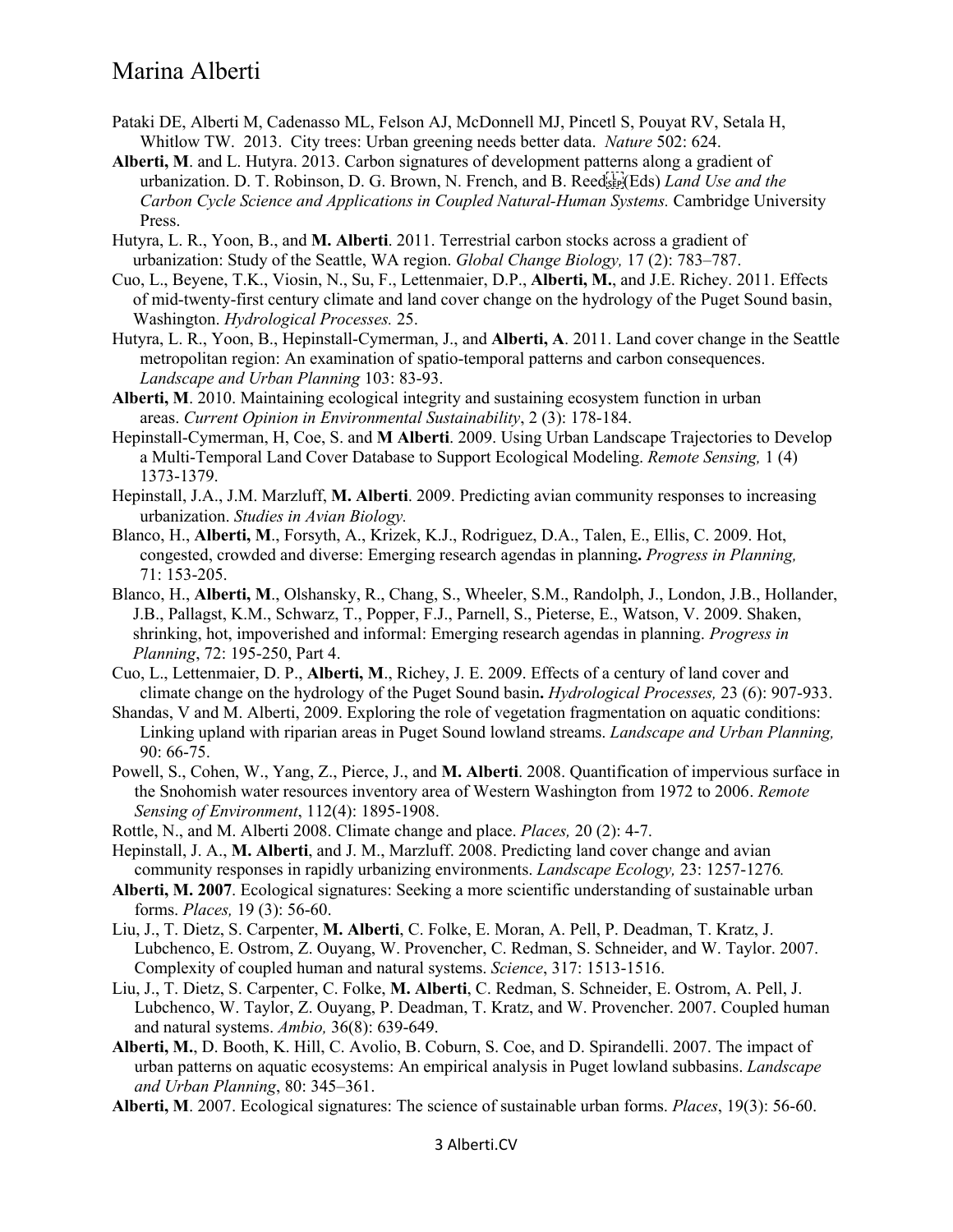- Morawitz, D., T. Blewett, A. Cohen, and M. Alberti. 2006. Using NDVI to assess vegetative land cover change in Central Puget Sound. *Environmental Monitoring and Assessment*, 114(1-3): 85-106.
- **Alberti, M**. 2005. The effects of urban patterns on ecosystem function. *International Regional Science Review*, 28: 168-192.
- **Alberti, M**. and J. Marzluff. 2004. Resilience in urban ecosystems: Linking urban patterns to human and ecological functions. *Urban Ecosystems,* 7: 241-265.
- **Alberti, M.**, R. Weeks, and S. Coe. 2004. Urban land cover change analysis for the Central Puget Sound: 1991-1999. *Journal of Photogrammetry and Remote Sensing.* 70: 1043-1052.
- **Alberti, M.**, J. Marzluff, E. Shulenberger, G. Bradley, C. Ryan, and C. Zumbrunnen. 2003. Integrating humans into ecology: Opportunities and challenges for urban ecology. *BioScience,* 53 (12): 1169- 1179.
- **Alberti, M**., and P. Waddell. 2000. An integrated urban development and ecological model. *Integrated Assessment,* 1: 215-227.
- **Alberti, M.** 1999. Modeling the urban ecosystem: A conceptual framework. *Environment and Planning, B.* 26: 605-630.
- **Alberti, M.** 1999. Urban patterns and environmental performance: What do we know? *Journal of Planning Education and Research,* 19 (2): 151-163.
- **Alberti, M**. 1997. Measuring urban sustainability. *Environmental Impact Assessment Review,* Special Issue,  $16(4-6)$ :  $381-424$ .
- **Alberti, M**., and L. Susskind (Eds). 1997. Managing urban sustainability. *Environmental Impact Assessment Review,* Special Issue, 16 (4-6): 213-221.
- Daily, G. C., P. R. Ehrlich, and M. Alberti. 1996. Managing Earth's life support systems: The game, the players, and getting everyone to play. *Ecological Applications,* 6 (1): 19-21.
- **Alberti, M**. 1994. Regional integration and environmental policy in Europe. *Environmental Impact Assessment Review,* 14 (2-3): 137-146.
- **Alberti, M**., and J. Parker. 1991. Indices of environmental quality: The search for credible measures. *Environmental Impact Assessment Review,* 11(2): 95-101.

#### **Other Peer-Reviewed Publications and Book Chapters**

- **Alberti, M**., McPhearson, T. and A. Gonzales. Complex Urban Systems. In Elmqvist T. Et al. (Eds.) 2018. *The Urban Planet: Patterns and Pathways to the Cities We Want.* Future Earth.
- McPhearson, T. Auch, R. and M. **Alberti 2013***. Cities and Biodiversity Outlook*: *North America*
- *Cities and Biodiversity Outlook (CBO)*: *Scientific Analyses and Assessment*. UNEP-CBD, Springer-Verlag.
- Elmqvist, T. Fragkias, M., Goodness, J., Guneralp, B., McDonald, R., Marcotullio, P. Parnell, S., Schewenius, M., Sendstad, M., Seto, K., Wilkinson, C., **Alberti, M**., Folke, C., Haase, D., Katti, M., Niemelä, J., Tidball, K., Nagendra, H. Pickett, S., Redman c. 2013*.* Stewardship of the Biosphere in the Urban Era. Chapter 15. *Cities and Biodiversity Outlook (CBO)*: *Scientific Analyses and Assessment*. UNEP-CBD, Springer-Verlag.
- **Alberti, M.** and L. Hutyra. 2011. Detecting Carbon Signatures of Development Patterns across a Gradient of Urbanization: Linking Observations, Models, and Scenarios. World Bank. Forthcoming.
- Rottle, N. and **M. Alberti**, guest editors 2008. Climate Change and Place, special issue of *Places: Forum of Design for the Public Realm* 20/2*.*
- **Alberti, M.**, P. Christie, J. Marzluff, and J. Tewksbury. 2007. Interactions between natural and human systems in Puget Sound. Sound Science: Synthesizing Ecological and Socioeconomic Information about the Puget Sound Ecosystem. *NOAA,* January 2007.
- **Alberti, M.**, C. Redman, J. Wu, J. Marzluff, M. Handcock, J. Anderies, P. Waddell, D. Fox, H. Kautz, and J. Hepinstall. 2006. Urban landscape patterns and global environmental change (GEC): Complex dynamics and emergent properties. *International Human Dimension of Global Climate Change.* Spring 2006.
- **Alberti, M.** 2005. "The Effects of Urban Patterns on Ecosystem Function." *International Regional*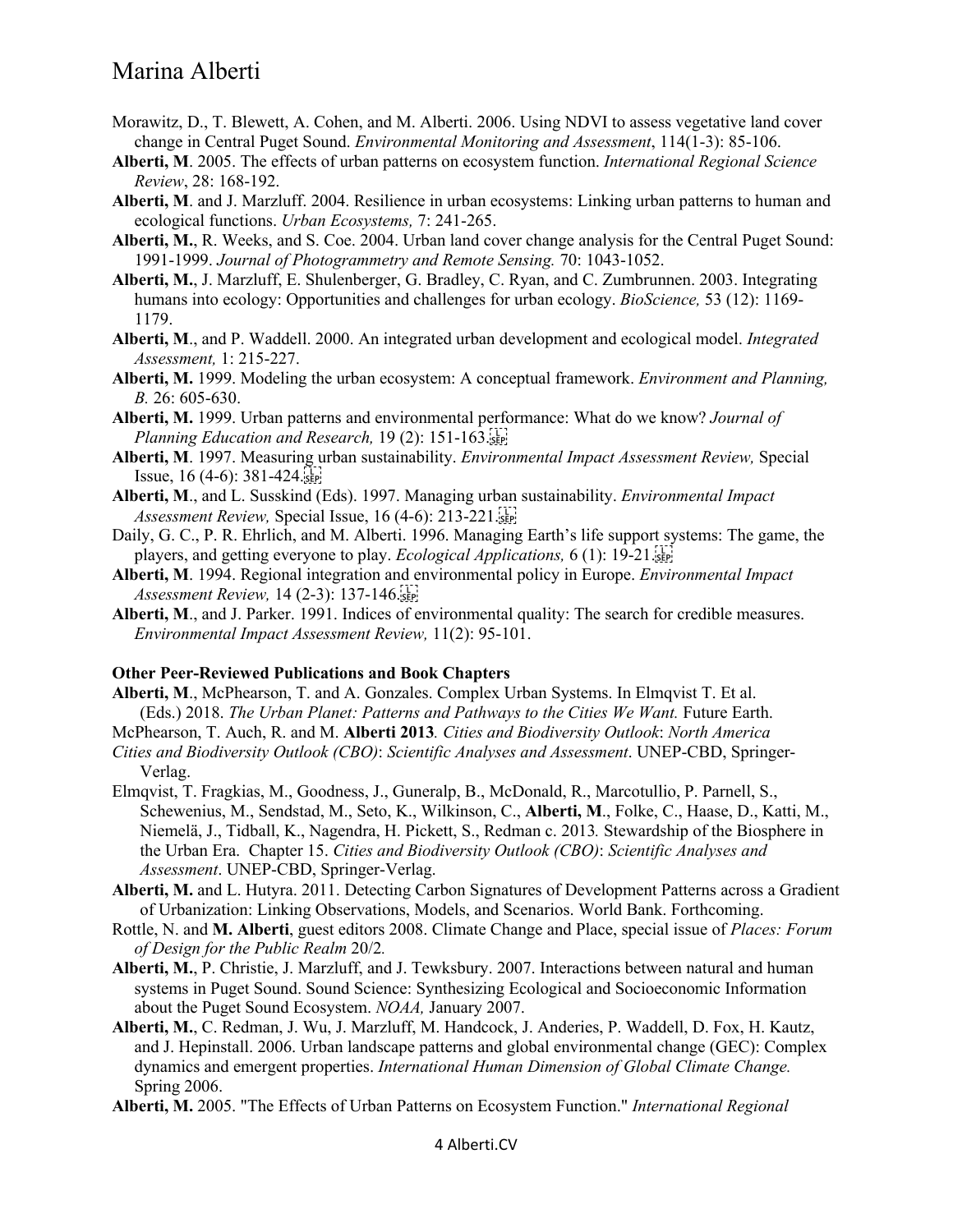*Science Review* 28(2):169-192.

- **Alberti, M.**, J. A. Hepinstall, S. E. Coe, R. Coburn, M. Russo, and Y. Jiang. 2005. Modeling urban patterns and landscape change in Central Puget Sound. International Archives of Photogrammetry, *Remote Sensing and Spatial Information Sciences* Vol. XXXVI, P. 8/W27 ISSN 1682-1777.
- **Alberti, M.**, S. Coe, and R. Weeks. 2003. Land cover change in Puget Sound in urbanizing watersheds. 2nd GRSS/ISPRS Joint Workshop on Remote Sensing and Data Fusion over Urban Areas, 22-23 May 2003: 33-37.
- **Alberti, M**, A. Cohen, and E. Botsford. 2001. Quantifying the urban gradient: Linking urban planning and ecology. In J. M. Marzluff, R. Bowman, R. McGowan, R. Donnelly, Eds. *Avian Ecology in an Urbanizing World.* Kluwer, New York.
- **Alberti, M**., and P. Waddell. 1999. Developing an integrated urban development and ecological model. In P. Rizzi, Ed., *Computers in Urban Planning and Urban Management*. Franco Angeli, Milan.
- **Alberti, M.** 1999. Urban form and ecosystem dynamics: Empirical evidence and practical implications. In M. Jenks, E. Burton, and K. Williams, Eds. *Achieving Sustainable Urban Form.* Routledge. London.

#### **Research Reports**

- Alberti M., Wang, T., and M. Jung 2019. Carbon Urban Signatures Project Analysis Report. Urban Ecology Research Lab. University of Washington, Seattle. November 2019.
- Alberti M., Kang, M., Vaillant, P., and T. Wang. 2016. Urban Signatures Project Analysis Report. Urban Ecology Research Lab. University of Washington, Seattle. November 2016.
- Alberti, M. and M. Russo. Puget Sound Trends: A Synthesis of the Drivers Shaping the Future of our Waters. Urban Ecology Research Lab. University of Washington, September 2016.
- Patterson, M. and M. Alberti. 2016. The Microbiome of Seattle parks. Methodology. 2015-2016.
- Alberti, M. Russo, M and K. Tenneson. March 2013. Snohomish Basin 2060 Scenarios. Adapting to an Uncertain Future. Decision Support for Long Term Provision of Ecosystem Services in the Snohomish Basin, WA. Urban Ecology Research Laboratory, University of Washington, Seattle.
- Blanco, H. P.I., Co-PIs: J. Newell (U. Michigan), L. Stott (USC), M. Alberti (UW). 2012. *Water Supply Scarcity in Southern California: Assessing Water District Level Strategies*. Los Angeles, CA: Center for Sustainable Cities, Price School of Public Policy, University of Southern California.
- Alberti, M. and M. Marsik. 2010. *Land Cover Change Modeling*. Urban Ecology Lab.

Alberti M. and D. Spirandelli. *2010. Human Systems Modeling and Analysis for Puget Sound Ecosystem- Based Management.* PI: NOAA.

- Alberti M. et al. 2010. *Urban landscape patterns as emergent phenomena in Seattle and Phoenix*. National Science Foundation Biocomplexity (BCS 0508002).
- Alberti, M. and M. Russo. 2009. Puget Sound Future Scenarios. Urban Ecology Research Lab.
- Alberti et al 2006. Regional geographic initiative: land- scape Composition and Configuration at the Basin and Sub-Basin Level. Environmental Protection agency, Region 10. university of Washington.
- Alberti M. et al. 2006. *Integrated simulation model of urban development, land cover change and bird diversity*. National Science Foundation Biocomplexity
- Alberti M. and J. Hepinstall. 2006. Land Cover Change Model: Model Specifications and Application. King County, WA.
- Alberti M. and D. Spirandelli. 2006. Landscape Composition and Configuration at the Basin and Sub-Basin Level in Western Washington. Environmental Protection Agency, Region 10, WA.
- Alberti M., Coe, S. and J. Yan 2005. Operational Remote Sensing Solutions for Estimating Total Impervious Surface Areas and the Contribution to that Area Made by Transportation. Washington State Department of Transportation.
- Alberti, M., J. Hepinstall, Russo, M. and B. Coburn. 2005. CTED landscape Benchmarks Project. Washington State Commerce Trade and economic Development.
- Alberti M. and M. Bidwell. 2005. Assessing the Impacts of Urbanization on Shellfish Growing Areas in Puget Sound. Puget Sound Action Team, WA. Marina Alberti (PI), Elaine Faustman, Marcie Bidwell.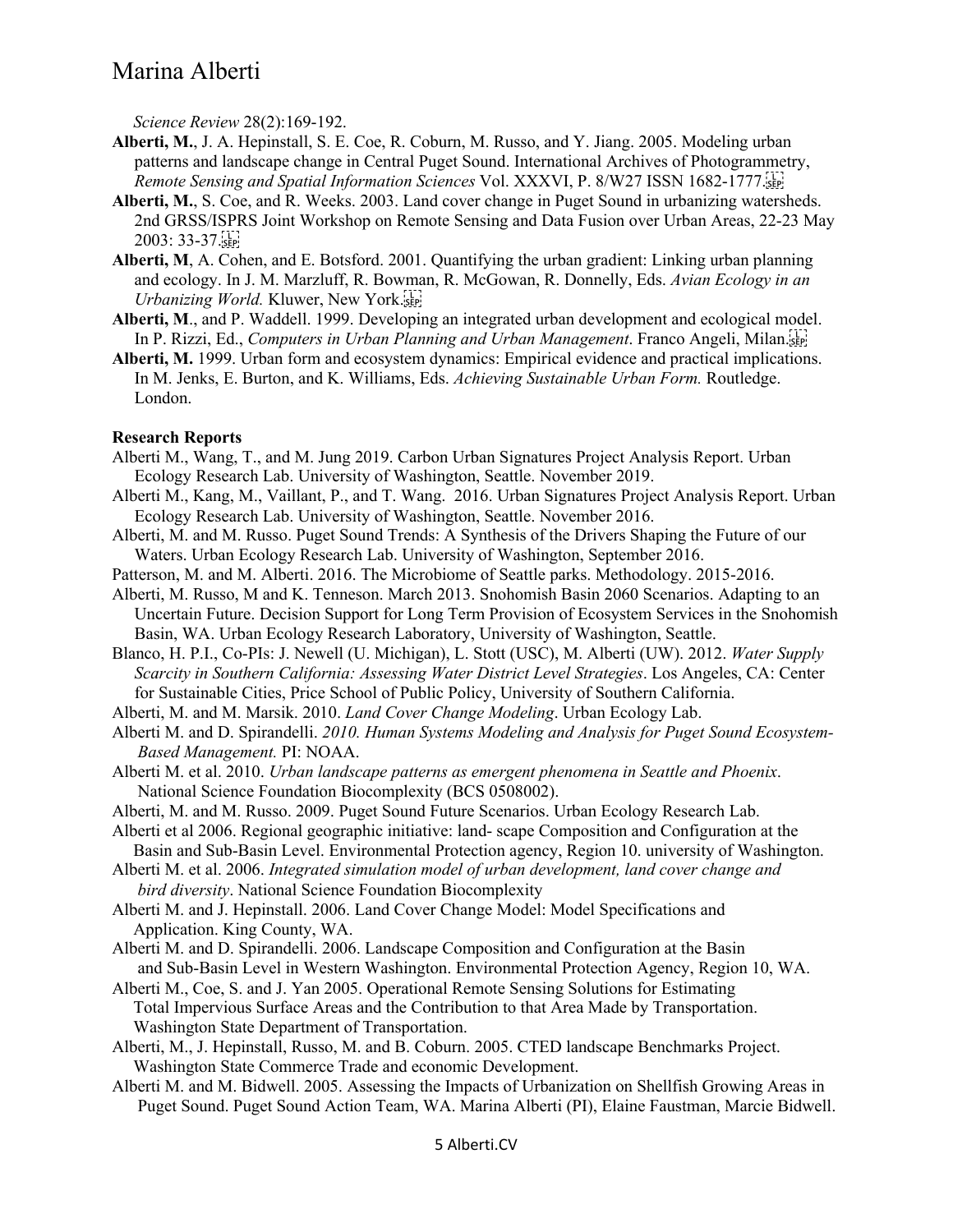2005. Integrated Framework of Urbanization, Nearshore and Human Health Interactions. Puget Sound Action Team, WA.

- Alberti M., Hepinstall, J., Russo, M. and B. Coburn. 2005. CTED Landscape Benchmarks Project. Trade and Community Development, WA.
- Alberti M. and., Coe, S., Yan, J, and R. Weeks 2005. A Hybrid Approach to Detecting Impervious Surface at Multiple Scales NOAA.
- Alberti M. Coe, S., D. Spirandelli, Yan Jang. 2005. Detecting Ecological Signatures of Development Patterns. Urban Ecology Research Lab. Seattle, WA.
- Alberti M., Booth, D.,Hill, K. and J. Marzluff. 2002. The Impact of Urban Patterns on Ecosystem Dynamics. National Science Foundation, 1999-2002.

## SCHOLARSHIP

Director of the UW Urban Ecology Research Lab, an interdisciplinary team of faculty and students studying urban landscapes as hybrid phenomena that emerge from the interactions between human and ecological processes: http://www.urbaneco.washington.edu/

#### **Awarded Endowed Professorship**

Marsha and Jay Glazer Endowed University Professorship, effective 2015-2020.

#### **National Award**

Ecological Society of America. Sustainability Science Award 2019

McPhearson, T., S.T.A. Pickett, N.R. Grimm, J. Niemela, M. Alberti, T. Elmqvist, C. Weber, D. Haase, J. Breuste, and S. Qureshi Advancing urban ecology towards a science of cities. Bioscience66: 198-212, doi:10.1093/biosci/biw002

## **Awarded Grants**

- NSF Research Coordination Network (RCN) Eco-Evolutionary Dynamics in an Urban Planet: Underlying Mechanisms and Ecosystem Feedbacks. PI: Marina Alberti. \$500,000. 10/01/17-09/30/22
- National Socio-Environmental Synthesis Center (SESYNC). Integrating Ecological Data into Investigations of Urban Scaling Effects. 2015-2016 PI: Marina Alberti.
- MacArthur Foundation Towards a Seattle Consortium for Urban Data Science. Co-PIs: Bill Howe, Marina Alberti, Ed Lazowska. \$300,000. 9/01/2014-8/31/2016.
- National Park Service (NPS). Identifying Spatial Metrics to Evaluate the Influence of Recreational Impacts on Ecosystems in Mount Rainier National Park. PI: Marina Alberti. 9/1/11-9/1/12. \$24,848.
- Haynes Foundation. Water Supply Scarcity in Southern California. PI: Hilda Blanco, (USC), Co-PI's: Josh Newell, L. Stott, M. Alberti. 7/1/10-6/12/12. \$ 217,117.
- Bullitt Foundation. *Snohomish Basin Scenarios for 2060*. PI: Marina Alberti, \$160, 000, 1 /1/2010- 11/1/2013.
- University of Washington Bridge Funding. *Interactions and Feedbacks between Land Use, Land Cover, and Household Behavior: Implications for Urban Carbon Budget.* PI: Marina Alberti. 2011 – 2012. \$51,900.
- Bullitt Foundation. *Linking Urbanization and Vegetation Carbon Patterns*. PI: Marina Alberti. Co-PI Lucy Hutyra. \$14,410

Weyerhaeuser Co. *Land Cover Change Modeling*. PI: Marina Alberti.10/16/08-10/15/09. \$49,814

- NOAA. *Human Systems Modeling and Analysis for Puget Sound Ecosystem-Based Management.* PI: Marina Alberti. 1/1/08-12/31/08. \$44,843
- Environmental Protection Agency via King County Department of Natural Resources and Parks. *Regulatory Effectiveness Monitoring for Developing Rural Areas.* PI: Marina Alberti. 1/1/09 – 12/31/11. \$75,000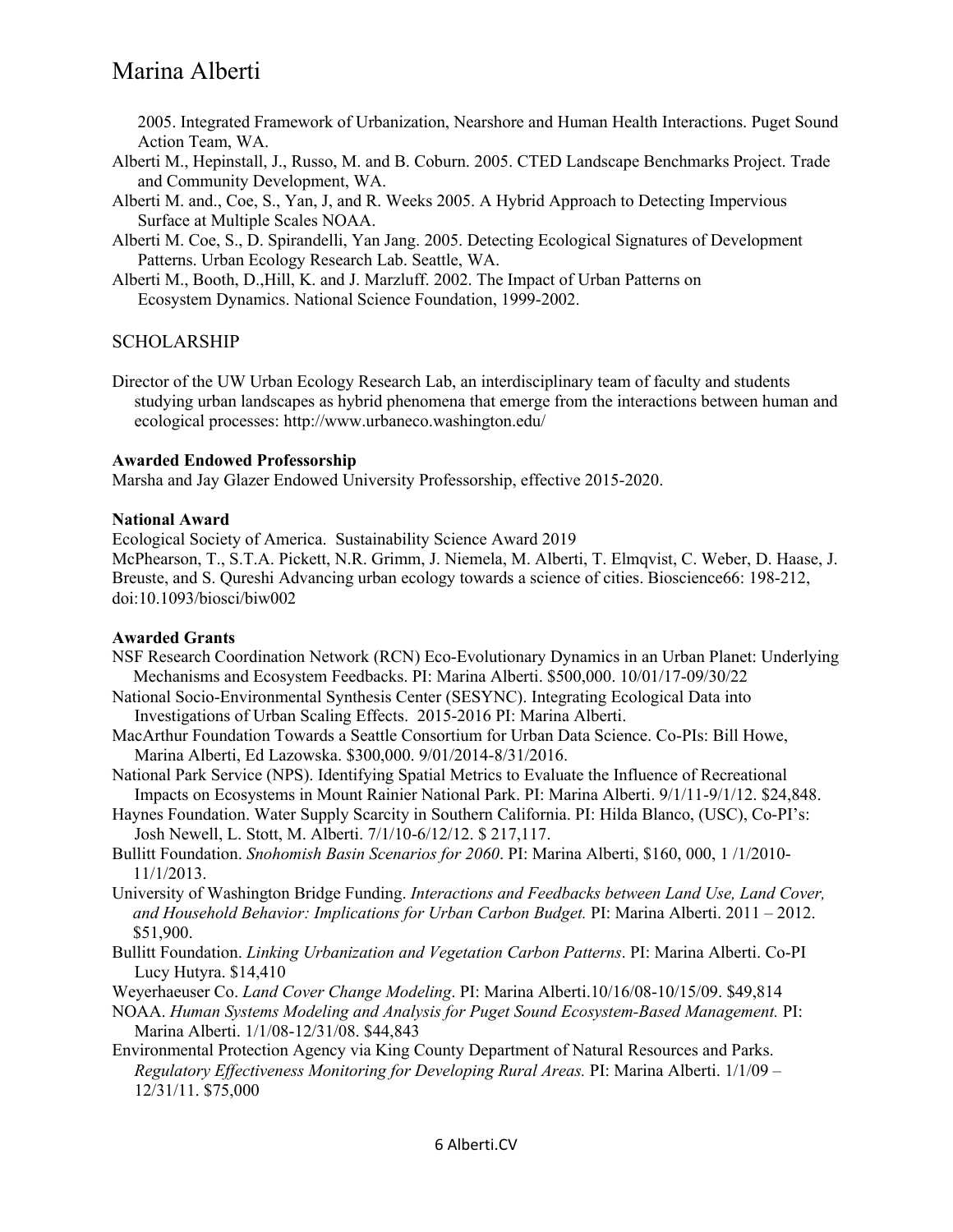- NSF. *Urban landscape patterns as emergent phenomena in Seattle and Phoenix*. PI: Marina Alberti. National Science Foundation Biocomplexity project, 2005-2009 (BCS 0508002). \$1,399,644
- NSF. *Urban Landscape Patterns: Complex Dynamics and Emergent Properties (Supplement)*. PI: Marina Alberti. National Science Foundation, 2007-2008 (BCS 741910). \$49,218
- NSF. *Integrated simulation model of urban development, land cover change and bird diversity*. PI: Marina Alberti, Co-PI's: Paul Waddell), John Marzluff, Mark Handcock. National Science Foundation Biocomplexity project, 2001-2006 (Alberti BCS-0120024), \$1,128,818
- Army Corps of Engineers. *Puget Scenarios. Future Without Project*. PI: Marina Alberti. Puget Sound Nearshore Ecosystem Restoration Program. \$48,330
- EPA. *Landscape Composition and Configuration at the Basin and Sub-Basin Level in Western Washington*. PI: Marina Alberti. Regional Geographic Initiative, Environmental Protection Agency, 2005-2006. \$40,981
- Washington State Department of Transportation. *Operational Remote Sensing Solutions for Estimating Total Impervious Surface Areas and the Contribution to that Area Made by Transportation*. PI: Marina Alberti. 2005. \$92,000
- NOAA/Washington Department of Ecology. *A Tiered-Scale GIS Analysis of Land Use Change and Shoreline Habitat Alteration.* PI: Marina Alberti., 2004-2005. \$75,000.
- Washington State Department of Community, Trade, and Economic Development. *Landsat Benchmark Project – Phase II (B)*. PI: Marina Alberti. 2004-2005. \$19,100
- Washington State Department of Community, Trade, and Economic Development .*Landsat Benchmark Project – Phase II (A)*. PI: Marina Alberti. 2003-2005. \$56,620
- Washington State Department of Community, Trade, and Economic Development .*Landsat Benchmark Project – Phase I*. PI: Marina Alberti. 5/1/2003-6/3/003. \$13,388.
- EPA Region 10/Puget Sound Action Team .*Regional Geographic Initiative*. PI: Marina Alberti, CoPI: Elaine Faustman., 2003-2005. \$74,400
- National Science Foundation and the National Institute for Environmental Health Sciences. *Pacific Northwest Center for Human Health and Ocean Studies*. PI Elaine Faustman, Co-PIs: Virginia Armbrust, Thomas Burbacher, Lucio Costa, Allan Devol, Clement Furlong, William Griffith, Si Simenstad. Project Leader: Marina Alberti. NSF: (OCE-0434087) NIEHS: (P50 ES012762). \$7,543,019
- NSF. *IGERT: Integrative Graduate Education in Urban Ecology*. PI: Gordon Bradley, Co-PI's: Marina Alberti, John Marzluff, Clare Ryan, Craig ZumBrunnen. 2001-2005 (N DGE-0114351). \$3,000,000
- NSF. *IGERT: Integrative Graduate Education in Urban Ecology.* PI: Gordon Bradley, Co-PI's: Marina Alberti, John Marzluff, Clare Ryan, Craig ZumBrunnen. 2001-2005 (International Supplement). \$1,274,000
- Puget Sound Action Team. *Assessing the Effects of Urbanization on Shellfish Growing Areas in Puget Sound*. PI: Marina Alberti. \$53,900.
- NSF. *The Impact of Urban Patterns on Ecosystem Dynamics.* PI: Marina Alberti, Co-PI's: Derek Booth, Kristina Hill, John Marzluff. 1999-2002. \$424,977
- University Initiative Fund (UW), Puget Sound Regional Synthesis Model (PRISM). *Development of an Integrated Urban Ecological Simulation Model for the Puget Sound*. PI: Marina Alberti. CO-PI's: Paul Waddell, Alan Borning. 1997-1999. \$214,909
- University of Washington. *UW Tools For Transformation: Urban Ecology Initiative*. PI: John Marzluff, Co-PI's: Marina Alberti, Gordon Bradley, Clare Ryan, Craig ZumBrunnen. 2000-2002. \$342,782.
- NSF. *Reusable Modeling Components for Simulating Land Use, Transportation, and Land Cover.* PI: Paul Waddell, Co-PI's: Marina Alberti, Alan Borning, Scott Rutherford. 1999-2001. \$439,357

#### **Keynote Speeches, Lectures, and Selected Conferences (since 2008)**

Alberti, M. 2020. Urban Resilience in an eco-evolutionary perspective. Invited Seminar University of California Los Angeles, Luskin School of Public Affairs. May 15, 2020. Postponed to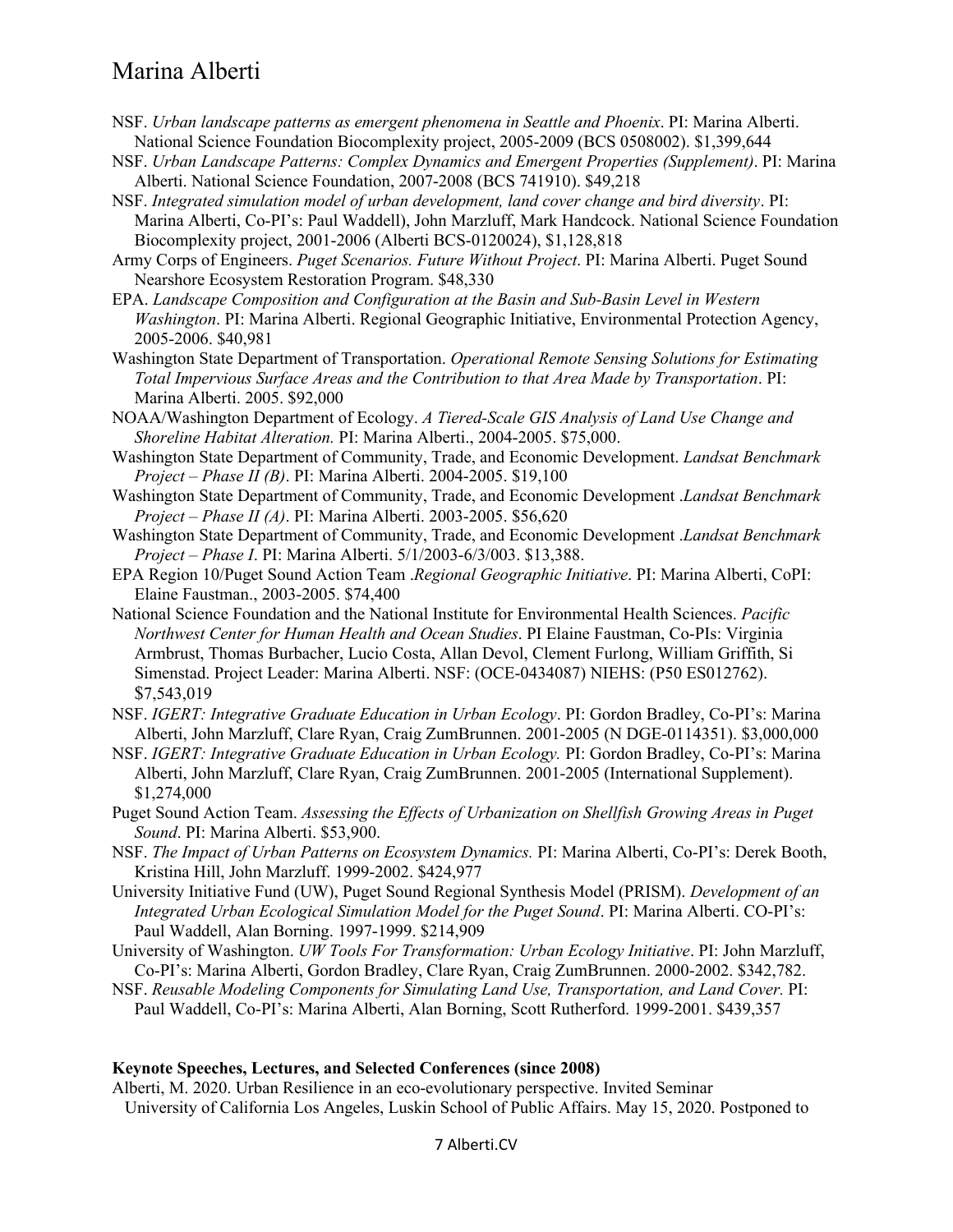2021 due to COVID 19.

- Alberti, M. 2019. Max Planck Society invited talk International Symposium "Geoanthropology Comprehending the Human-Earth System" to be held on December 15-17, 2019. Berlin, Germany
- Alberti, M. 2019. Urban Sustainability in an eco-evolutionary perspective." Keynote. The Next Urban Giants. The Next Urban Giants: Building Resilience and Equity into Growing Megapolitan Regions by Greening the Urban Human-Natural System. Washington State University. NSF-funded Sustainable Urban Systems workshop, July 30 - August 1, 2019, Seattle WA.
- Alberti, M. 2019. "Urbanism from an eco-evolutionary perspective." Keynote. Second Symposium on Social‐Ecological Urbanism: Balancing Dense and Green Urban Development. Chalmers University of Technology, Göteborg, Sweden, June 18, 2019.
- Alberti, M. 2019. "Eco-Evolutionary Dynamic in an Urban Planet." Bromery Lecture, Earth & Planetary Sciences, John Hopkins University, Baltimore, April 25, 2019.
- Alberti, M. 2019. "Urban Eco-Evolutionary Dynamic of Biodiversity." Biodiversity of Cities Symposium. University of North Caroline, April 26, 2019.
- Alberti, M. 2019. "Eco-evolutionary dynamics in an urbanizing planet." Invited talk, British Ecological
- Society, Ecology Across Borders: Joint Annual Meeting. December 11-14, 2017.
- Alberti, M. 2017. "Synthesis in the City: Urban Evolutionary Ecology." 19th New Phytologist Workshop. University of Toronto-Mississauga, Canada. July 27-30, 2017.
- Alberti, M. 2017. "Rethinking green infrastructure from an eco-evolutionary perspective." Lecture, ESA: Interdisciplinary Perspectives on Environmental Performance and Socio-Ecological Function of Green Infrastructure. Portland, Oregon. August 9, 2017.
- Alberti, M. The Living City Reimagining the commons for an ecology of prosperity. Keynote. The Woltz Symposium, November 11-12, 2016, University of Virginia. Charlottesville, VA.
- Alberti, M "Cities that Think Like Planets." Keynote  $2<sup>nd</sup>$  International Conference of Urban Ecology http://2016surecongress.org/index.html, Shanghai, China July 7-10, 2016.
- Alberti, M "Detecting Signatures of Socio-Ecological Innovation in Urbanizing Regions: Emerging Observations from Low Carbon Cities." International Conference of Urban Ecology http://2016surecongress.org/index.html, Shanghai, China July 7-10, 2016.
- Alberti, M. "Building Cities That Think Like Planets." Lecture. Lecture Series. Design School, Arizona State University, March 16, 2016. Tempe, AZ.
- Alberti, M. "Building regional sustainability in urban agglomerations: the history, present, and future  $9<sup>th</sup>$ ." (Symposium co-organizer) IALE World Congress, Portland, July 5-10, 2015.
- Alberti, M. "Eco-evolutionary dynamics in urban landscapes: Emerging hypotheses and research strategies." IALE World Congress, Portland, July 5-10, 2015.
- Alberti, M. "Critical Transitions, Resilience and Innovation in Hybrid Ecosystems." IALE World Congress, Portland, July 5-10, 2015.
- Alberti, M. "Building Collective Intellectual Capacity in the Social Sciences." Planning Meeting: Building Capacity For 21st Century Social Sciences. National Science Foundation. March 19-20, 2015, Washington, DC.
- Alberti, M. "Eco-evolutionary Dynamic in an Urbanizing Planet." Keynote Speech. Urban Ecology & Conservation Symposium 2015. Portland February 6, 2015.
- Alberti, M. "Integration of land cover (LCCM), land use (URBANSIM), hydrology (DHSVM), and climate modeling (WRF), SESYNC Model Integration Workshop, Annapolis, MD. Jan 21-23, 2015.
- Alberti, M. "Resilience and Transformation in Hybrid Ecosystems." ESA Annual Meeting. Sacramento, California. 2014
- Alberti, M. "The Science of Resilience" Urban Resilience in an Era of. Climate Change Symposium New York City October 18/19, 2013.
- Alberti, M. "Re-Framing Urban Ecology: Towards a Science of Cities as Hybrid Ecosystems." Symposium on Methodological and theoretical approaches for dealing with socio-ecological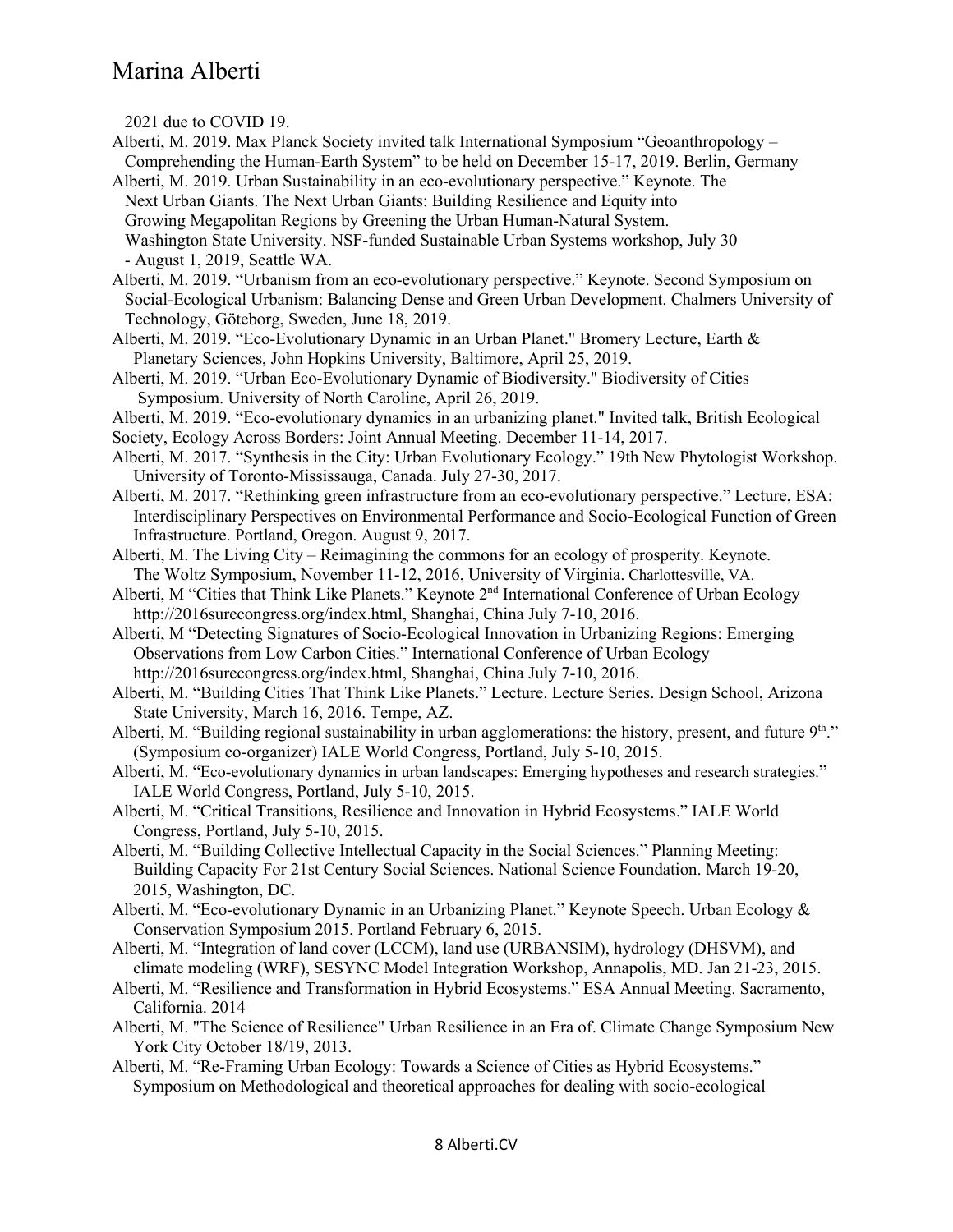complexity of urban areas. International Society of Urban Ecology (SURE) Congress in Berlin on 25- 27 July 2013

- Alberti, M. "Cities as Coupled Human-Natural Systems." Venice International University, Venice, Italy. March 12, 2013.
- Alberti, M. "Resilience in Urbanizing Ecosystems." Venice International University, Venice, Italy. March 12, 2013.
- Alberti, M. "Integrated Modeling in Urban Ecosystems." Venice International University, Venice, Italy. March 12, 2013.
- Alberti, M. "Planning Under Uncertainty." Venice University of Architecture, Department of Urban Planning, Venice, Italy. March 12, 2013.
- Alberti, M. "Resilience in Urban Ecosystems: Emerging Hypotheses and Scientific Challenges." UC Santa Barbara, February 7, 2013.
- Alberti, M "Urban Forestry in the Greater Ecosystem." National Academy of Sciences, Washington D. C., Feb 25-26, 2013
- Alberti, M. "Resilient Patterns in Urban Ecosystems: Emerging Hypotheses and Implications for Planning" UC Berkeley, December 4, 2012.
- Alberti, M., Graumlich, L., Frumkin, H. and D. Friedman "Integrating Sustainability Science with the Sciences of Human Well-being to Inform Design and Planning in an Urbanizing World. American Geophysical Union, San Francisco, December 3, 2012.
- Alberti, M. Invited Speaker: Reinventing the City@MIT panel on "Urban Ecology and the City: How can Urban Ecologists Transform Cities?" MIT, Cambridge, MA. December 16, 2011.
- Alberti, M. Keynote Speech: "Ecological Resilience in Urbanizing Landscapes: Emerging Hypotheses and Implications for Wildlife Habitat Planning." International Urban Wildlife Management and Planning Conference, Austin, TX. May 22, 2011.
- Alberti, M. Panel Address: "Resilient Patterns in Hybrid Ecosystems." Resilience Conference 2011: Resilience, Innovation, and Sustainability: Navigating the complexities of global change. Urban Resilience Symposium, Arizona State University.
- Alberti, M. Keynote Speech: "Urban Patterns and the Carbon Cycle: A Research Agenda for Sustainability Science", at the Joint Plenary of the International Human Dimensions Programme (IHDP) on Global Environmental Change - the Urbanization and Global Environmental Change (UGEC) Project and the Global Land Project (GLP).
- Alberti, M. Invited Lecture UW Center for Statistics and Social Sciences: "Urban Patterns and Carbon Dynamics: Emerging Hypotheses and Research Strategies." May 25, 2011.
- Alberti, M. Invited Lecture UW Civil & Environmental Engineering Department. "Resilience of Urbanizing Ecosystems: Emerging Hypotheses and Scientific Challenges." May 12, 2011.
- Alberti, M. Invited lecture USC Center for Sustainable Cities. "Planning for Urban Resilience." March 7, 2011.
- Alberti, M. Invited Lecture: USC, SPPD. Urban Growth Seminars. "Urban Patterns and Carbon Dynamics." February 8, 2011.
- Alberti, M. Invited Lecture MIT-USGS Impact Collaborative. "Planning for Resilience through Scenario Planning." Dec 3, 2010.
- Alberti, M. Invited Lecture, MIT Environmental Policy Group, DUSP. "Urban Patterns and Carbon Dynamics: Emerging Hypotheses and Research Strategies." November 30, 2010.
- Alberti, M. "Detecting Carbon Signatures of Development Patterns across a Gradient of Urbanization: Linking Observations, Models, and Scenarios." Urban Research Symposium 2009 on Cities and Climate Change: Responding to an Urgent Agenda, Marseille, France, June 28-30, 2009.
- Alberti, M. and L. Hutyra. "Detecting carbon signatures of development patterns across a gradient of urbanization: Linking observations, models, and scenarios." Urban Research Symposium 2009, Cities and Climate Change: Responding to an Urgent Agenda, Marseille, France, June 28-30, 2009.
- Alberti, M. and L. Hutyra. Workshop on Land Use/Land Cover Change and the Carbon Cycle. University of Michigan Ann Arbor, Michigan.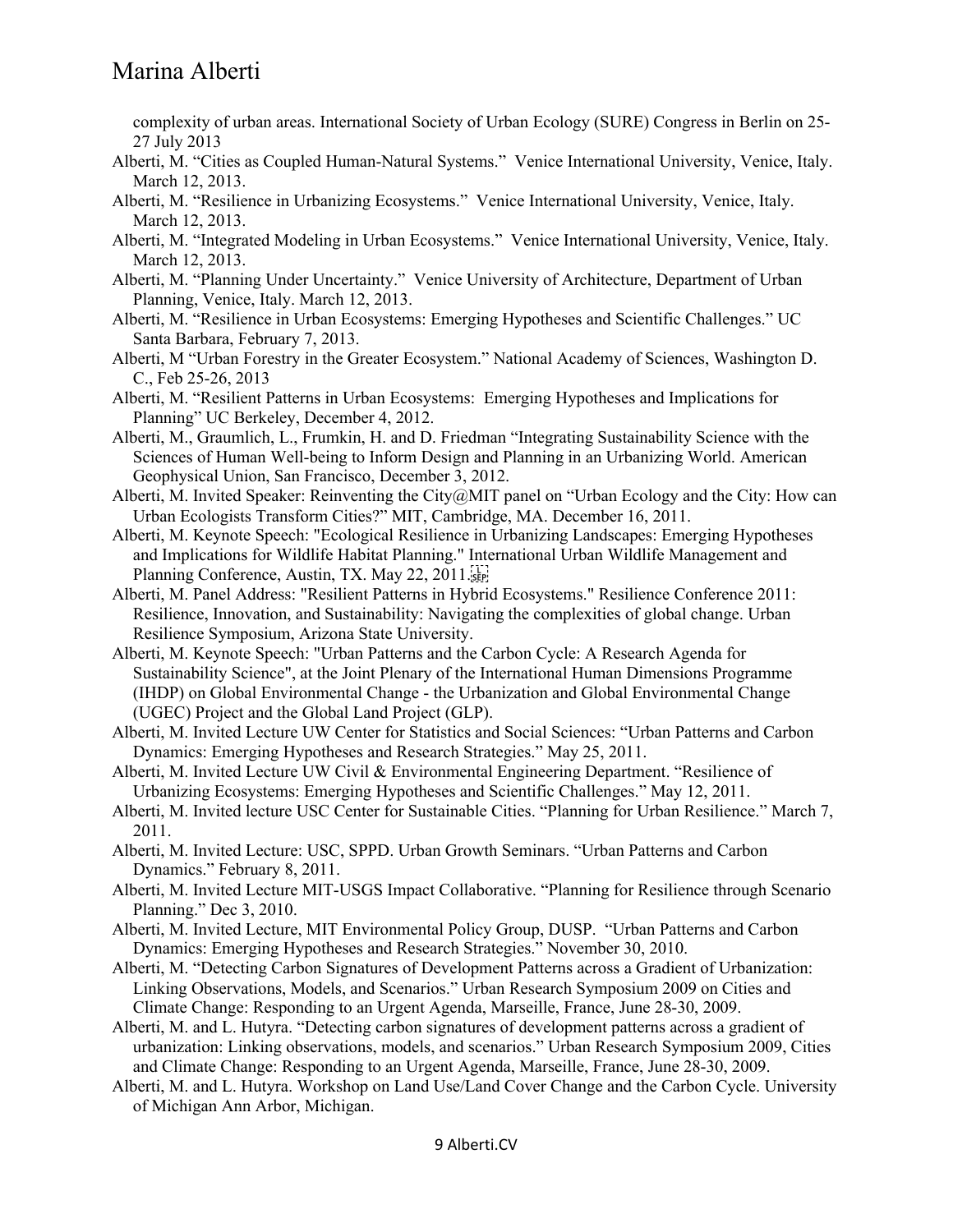- Alberti, M. "Urbanization patterns and carbon fluxes: A coupled human-natural system approach to study process and mechanisms." US-International Association for Landscape Ecology (IALE) symposium on Coupling Humans and Complex Ecological Landscapes, Salt Lake City, UT, April 10-14, 2009.
- Alberti, M. "Criticality and resilience in urban ecosystems." Keynote speech at Resilience 2008 conference: Resilience, Adaptation and Transformation in Turbulent Times. Stockholm, Sweden, April 14-17, 2008.
- Hutyra, L. and M. Alberti. "Discontinuities, criticality, and resilience in urban landscapes." US-International Association for Landscape Ecology (IALE) Symposium, Madison, Wisconsin, April 6-8, 2008.

## **Recent Scientific Committees & Advisory Boards**

UW Center for Health and the Global Environment (CHanGE) Advisory Board 2017-

University of Washington, Earth Lab Steering Committee 2016-

University of Washington, Urban@UW Steering Committee 2015-

National Socio-Environmental Synthesis Center (SESYNC). Science Advisory Committee. 2014-Present.

MIT-Tufts RCN Steering Committee. Water Diplomacy Research Network. Project funded by the National Research Foundation 2011-2016.

#### **Journal Editorial Boards**

Specialty Chief Editor, *Urban Science,* Frontiers in Built Environment. Frontiers. New Journal Effective Jan 2017.

Associated Editor, *Urban Ecology,* Frontiers in Ecology and Evolution. Frontiers. 2015- Associate Editor, *Sustainability Transitions*, Elementa 2015-

Editorial Board Member, *Computer, Environment, and Urban Systems,* Elsevier 2013-

### **Collaborators**

Marty Anderies (Human Evolution and Social Change, ASU), Luis Bettencourt (Santa Fe Institute), Alan Borning (Computer Science, UW), Hilda Blanco (Urban Planning, USC), Gordon Bradley (Forest Resources, UW), Howie Frumkin (Public Heath, UW), Elaine Faustman (Environmental Health, UW), Adrienne Greve (City and Regional Planning, Cal Poly), Nancy Grimm (Life Sciences, ASU), Alan Hamlet (Civil and Environmental Engineering, UW), Mark Handcock (Statistics, UCLA), Andrew Hendry (McGill University), Jeff Hepinstall (Landscape Ecology, U of Georgia), Radley Horton (Earth Sciences, Columbia) Lucy Hutyra (Urban Ecology, UW), Shafiqul Islam (Civil and Environmental Engineering, Tufts), Marc Johnson (University of Toronto), David Layton (Public Affairs, Adam Leach (Univ. of Washington).UW), Dennis Lettenmaier (Civil Engineering, UCLA), Jianguo Liu (Fisheries & Wildlife, Michigan State), John Marzluff (Wildlife Ecology, UW), Dan Mazmanian (USC), Scott Miles (Environmental Studies, Western Washington U), Debashis Mondal (Statistics, UoC), Anne Vernez Moudon (UDP, UW), Eric Palkovacs (UC Santa Cruz), Diane Pataki (University of Utah), Chuck Redman (Anthropology, ASU), Cynthia Rosenzweig, (NASA/GISS), Mary Ruckelshaus (NOAA), Jennifer Ruesink (Biology, UW ), Scott Rutherford (Civil & Environmental Engineering, UW ), Clare Ryan (Forest Resources, UW), Christopher Sabine (Oceanography, UW), Eric Salathé (Climate Impact Group, UW). Amy Snover (Climate Impact Group, UW), Si Simenstad (Aquatic & Fisheries, UW), William Solecki (Institute of Sustainability, CUNY), Lawrence Susskind (DUSP, MIT), Josh Tewksbury (Biology, UW), Mark Urban (University of Connecticut), Paul Waddell (City & Regional Planning, UC Berkeley), Geoffrey West (Santa Fe Institute), Jingle Wu (Evolutionary Ecology, ASU).

## **Graduate and Postdoctoral Advisors**

Lawrence Susskind (MIT: Ph.D.) Paul Ehrlich (Stanford: postdoctoral) *Thesis Advisees and Postgraduate-Scholars*